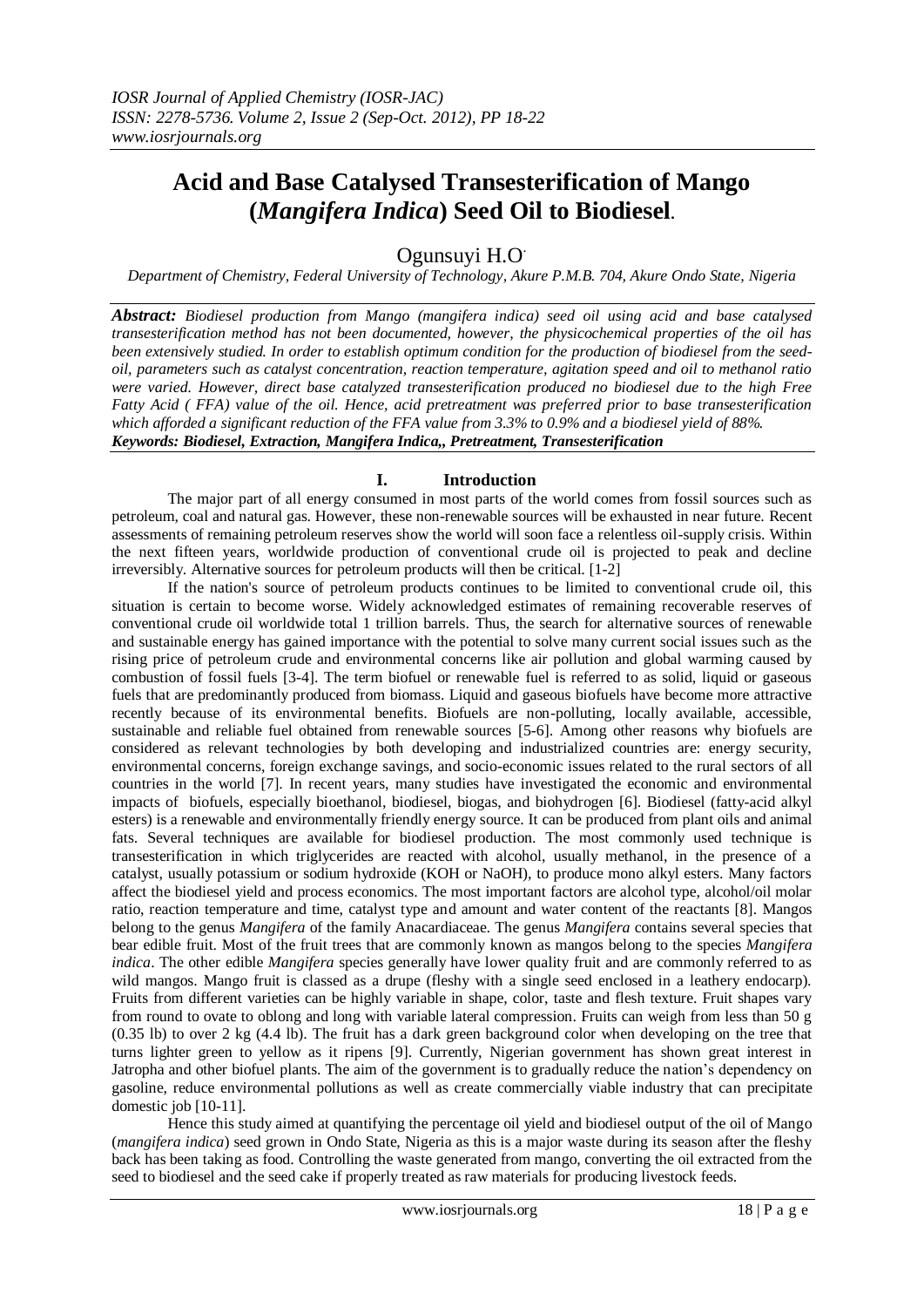# **II. Materials and methods**

# **2.1: Materials**

All reagents were of analytical grades and gotten from the Department of Chemistry Federal University of Technology Akure, Nigeria

# **2.2: Sample Collection.**

The mango (Mangifera Indica) fruits were collected from five different farmyard remains along Ilesha – Akure express way and the University Staff Quarters of the Federal University of Technology Akure during the mango fruiting season in Nigeria. The fleshy tenacious part of the fruit was removed leaving the seed, which was sun- dried for 5days afterwards dehulled. The dehulled seeds were cut into smaller chunks, blended, dried , transferred into an extraction vessel and soaked with n- hexane  $(B.P. 40-60^{\circ}C)$  for 3 days. The extraction process was repeated 3 times for proper extraction [11]. The extracted oil-solvent mixture was refluxed in a soxhlet extractor until the oil was adequately recovered.

### **2.3: Physico-chemical properties of the extracted oil**

The physico-chemical analysis of the oil involved the determination of iodine value (AOAC, 1975), free fatty acid (FFA) (AOAC, 1995), acid value (AOAC, 1995), Saponification Value (AOAC, 1975; Pearson, 1976), pH value (Pearson, 1981), smoke point (AOAC, 1990), fire point (AOAC, 1990), refractive index (AOAC, 1990) and specific gravity (AOAC, 1975).

### **2.4: Acid pretreatment process.**

The pretreatment was conducted in a corked 250ml flat bottom flask, placed on a hot plate magnetic stirrer preset at the required temperature. In the experiments, flasks loaded with *Mangifera indica* oil samples was first heated to the designated temperature of  $50^{\circ}$ C[ 17] This was followed by the addition of the methanol and sulfuric acid (The solution of concentrated  $H_2SO_4$  acid 1.0% based on the weight of oil, and the oil to methanol ratio of 1:6 by volume and a reaction time of 70min). The Transesterification pretreated products oil was separated in a tap funnel to obtain the upper layer, which was then washed with water several times until the pH of the washing water was close to 7.0. The resultant pretreated oil was dried in an oven before the subsequent transesterification process [18]

# **2.5: Experimental conditions**

Experiments were planned to ascertain the oil/methanol ratio ( $w/w$ ), catalyst concentration, reaction temperature and agitation intensity on transesterification reaction. The ratio of Oil/Methanol was varied as per w/w 4:1, 5:1, 6:1, the catalysts was sodium hydroxide and its concentrations were varied as 0.25, 0.50, 0.75, 1.00 and 1.50% of the oil. Reaction temperatures considered were 50, 55, 60 and 65°C and the agitation intensity were varied through 150, 300, 450, 600 and 700 rpm.

### **2.6: Transesterification**

Base catalyzed transesterification was carried out according to the Ireland method 1. In a 250 ml conical flask equipped with a magnetic stirrer. 30ml of the extracted oil was taken in flask and potassium hydroxide (1 percent of oil's weight) dissolved in methanol (22.5 percent of oil's weight) was added to flask. Stirring was continued for 90mins at  $60^{\circ}$ C, the mixture was transferred to a separatory funnel and glycerol was allowed to separate, leaving the upper layer biodiesel and the lower layer glycerin [19-20]

### **2.7: Biodiesel separation and washing**

After obtaining the biodiesel phase, methyl ester was washed with hot water three times until the residual catalyst is finally off the solution. Warm water at temperature of about  $50^{\circ}$ C, usually ratio 1:1 to the biodiesel was used in each washing step to clean up the esters. Finally, the biodiesel was dried in an oven at 105 degree for 30mins.

# **2.8: Fuel properties**

The following properties of the biodiesel produced were determined: density and specific gravity [11], kinematic viscosity  $40^0C$  (ASTM D 445), flash point (ASTM D 93), Sulfated Ash (ASTM D847) carbon residue (ASTM D524).

# **III. Results and discussion**

# **3.1 Physico-chemical properties of the oil of Mangifera Indica.**

The percentage oil yield and the physico-chemical properties of the extracted oil were determined. After the extraction it was found out that the seed contains 14.7% of oil, which was slightly higher than 14.0% reported by Nzikou et al [21]. The variation in the oil yield could be attributed to the extracting solvent,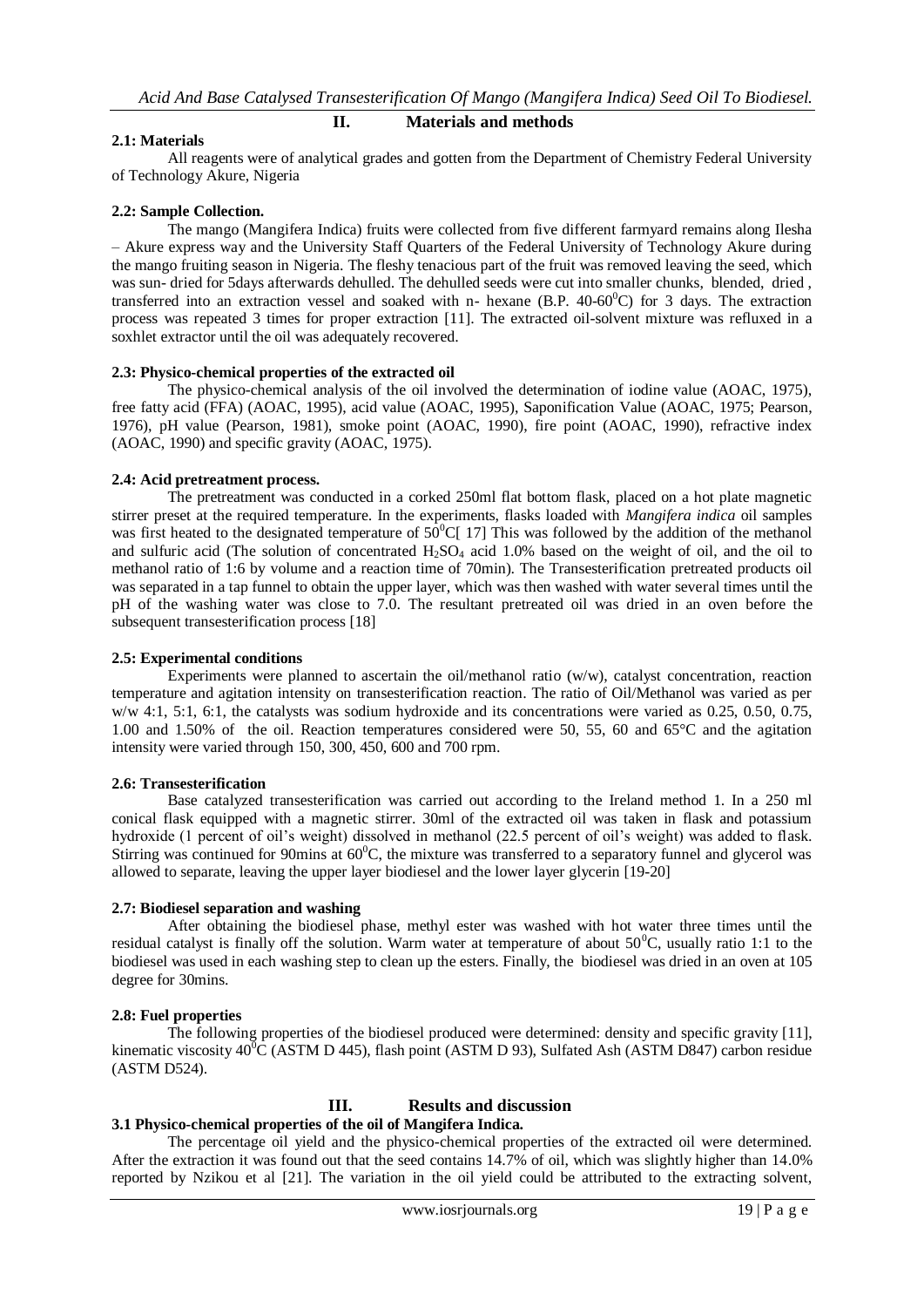differences in variety of plant, cultivation climate. In this study n- hexane was used as against petroleum ether that was employed by Nzikou et al, [21]. From the result in Table 1, the iodine value was observed to be slightly higher than 32.0 reported by Bligh & Dyer method and lower than that of Soxhlet method in the same report [21]. The FFA value of the seed -oil, was slightly lower compared with that reported by Nzikou et al.[21]

# **3.2: Pretreatment of the Extracted oil**

If the percentage of FFA is over 2.5 wt. % direct base catalyzed transesterification is not advised to eliminate excess soap formation. Pretreatment is necessary to reduce the content of FFA before base catalyzed transesterification step [22]. The acid pretreatment process reduced the FFA value by 72.73% from 3.3mg/g to 0.9mg/g.

| Tubic 11 I hypico Chemical I arumcurp of Manghera mulca beca Oli |                   |  |
|------------------------------------------------------------------|-------------------|--|
| <b>PARAMETER</b>                                                 | $MEAN \pm S.D$    |  |
| pH                                                               | $3.75 \pm 0.12$   |  |
| Iodine Value(mg/g)                                               | $32.99 \pm 0.12$  |  |
| Free fatty acid, $FFA(mg/g)$                                     | $3.30 \pm 0.13$   |  |
| Acid Value (mg KOH/g)                                            | $6.60 \pm 0.26$   |  |
| Saponification Value $(mg/g)$                                    | $210.38 \pm 1.32$ |  |
| Unsaponifiable matter (%)                                        | $2.07 \pm 0.47$   |  |
| Smoke point $(^0C)$                                              | $128.00 \pm 1.63$ |  |
| Flash point $(^0C)$                                              | $242.00 \pm 1.24$ |  |
| Refractive Index                                                 | $1.47 \pm 000$    |  |
| Specific Gravity                                                 | $0.89 \pm 0.04$   |  |

**Table 1: Physico-Chemical Parameters of Mangifera Indica Seed Oil.**

Values are mean  $\pm$  S.D of triplicate determination

# **3.3: Effects of Catalyst**

From Fig. 1, it was seen that the yield of biodiesel from the pretreated oil of Mangifera Indica oil was highest at catalyst concentration of 0.5% weight of oil, and thereafter at higher catalyst concentration 0.75% and 1.0%, the yield decreased with the formation of emulsion of higher viscosity. It was found out that there was no feasible yield of biodiesel at catalyst concentration of 1.5%.



**Fig 1: plot of catalyst concentration against yield of biodiesel**

### **3.4: Effect of Reaction Temperature**

The result of various reaction temperatures could be seen in Fig. 2. The reaction temperature was varied from 50<sup>°</sup>C to 65<sup>°</sup>C at an interval of 5<sup>°</sup>C. It was observed that the yield of biodiesel from the pretreated oil of mangifera indica increased from temp.  $50^{\circ}$ C and was highest at temp.  $60^{\circ}$ C and thereafter at higher temperature the yield decreased. This reduction in the yield of biodiesel could be due to the excessive evaporation of methanol at higher temperature and the boiling point of methanol used was found to be  $63.4^{\circ}$ C.



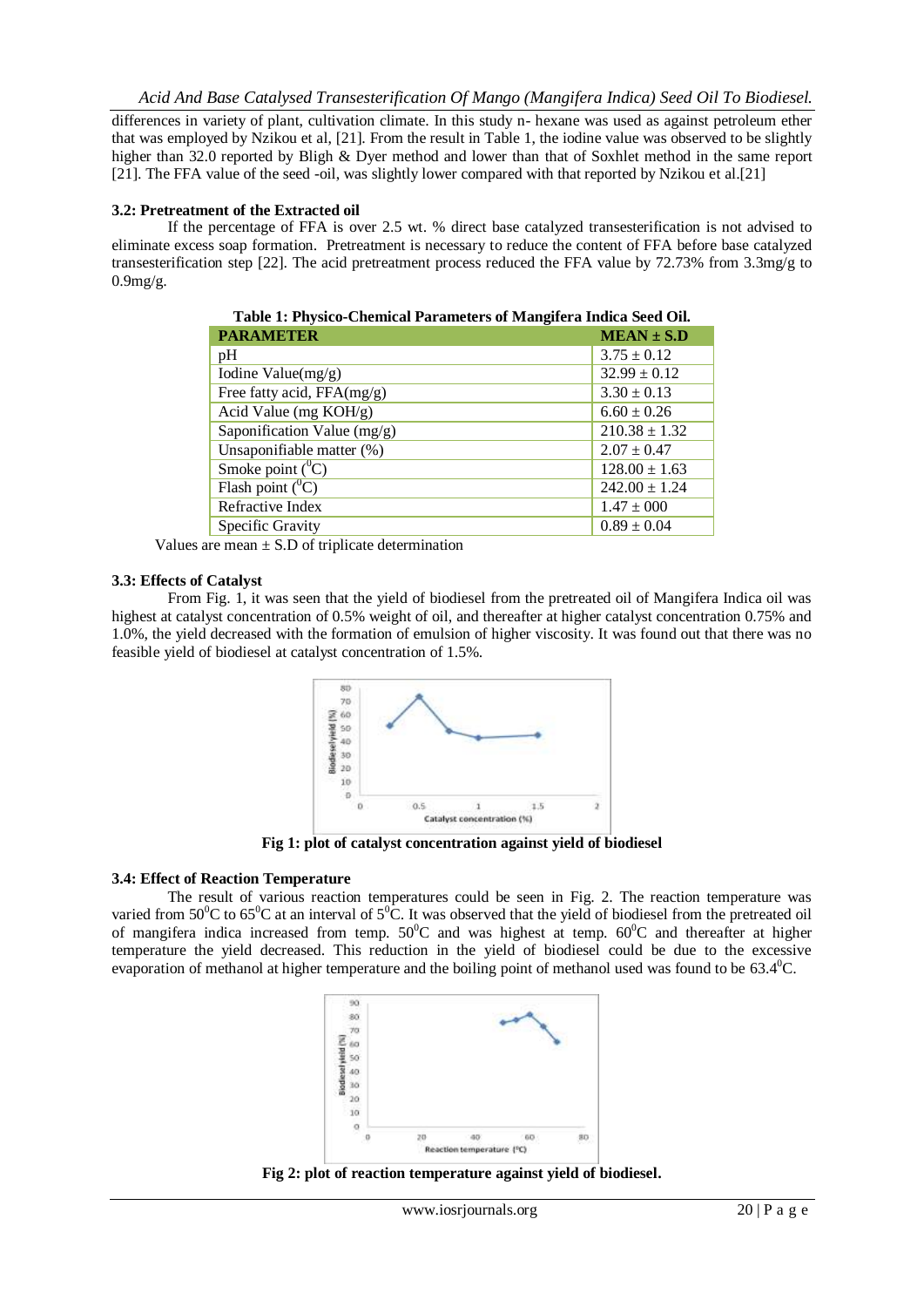### **3.5: Effect of agitation intensity**

The effect of agitation speed on the reacting mixture is important to ensure proper mixing of the reactant to ensure completion of the conversion process. The percentage yield of biodiesel from the oil of mangifera indica oil increases as the agitation speed increases up to 600 and decreased afterward above this speed as can be seen in fig 3.



**Fig 3: plot of agitation intensity against yield of biodiesel.**

#### **3.5: Transesterification**

In the transesterification of *mangifera indica* seed oil using the direct base catalyzed transesterification [20]. It was observed that direct base catalyzed transesterification did not take place in the heated oil of *mangifera indica* oil, taking all reaction conditions into consideration instead the fat solidifies on cooling. It was deduced that this was caused by the high FFA value of 3.3mg/g and according to Joon *et al*.[23] who reported that any source of oil that has significant amount of FFA  $(>1%)$  would not be fully converted into biodiesel because those FFAs would undergo saponification and lead to soap formation [24]. After the pretreatment process, the FFA value was reduced from 3.3 to 0.9mg/g then, the base catalyzed transesterification produced biodiesel taken reaction conditions such as: catalyst concentration of 0.5 weight percent of the total weight of the reactant, temperature of  $60^{\circ}$ C and agitation speed of 600rpm into consideration.

# **3.6: Biodiesel washing and separation.**

The separated biodiesel recovered was light yellow in color with a sweet smell and the washed out waste water which contains excess Methanol soap and the glycerin was a cloudy milk color solution.

#### **3.7: Fuel properties**

The physicochemical properties of biodiesel from mangifera indica oil were considered and the result is as shown in Table 2. To ascertain the potential of the derived- biodiesel as a substitute to petroleum diesel fuel, the following parameters such as density, specific gravity, kinematic viscosity, sulfated ash, and flash point were determined.

The density of the biodiesel was found to be consistent with the values reported by Umer *et al* [25] and Haq *et al.*[20]Also, the specific gravity of the biodiesel compared favorably with those reported by Adebayo et al. and Belewu *et al*.[11,26]. Flash point which is a measure of the tendency of a sample to form flammable mixtures with air and also an important parameter for the safe handling and storage of fuel was found to be above the standard minimium value as depicted in Table 2, this implies that the *mangifera indica* biodiesel is potentially safe for both storage and handling. In addition, the flash point reported conforms well to the finding of Aldo et al, who reported transesterification of castor oil for biodiesel. The ash content of the derivedbiodiesel is quite consistent with that documented in Adebayo et al, [11] however, comparatively higher than that specified in the standard in Table 2. Generally, the data gotten from the methyl ester of *mangifera indica*  mostly consistent with those of the standard as shown in Table 2.

**Table 2: Physico-Chemical Parameters of Biodiesel from Mangifera Indica oil.**

| <b>Parameters</b>            | Mangifera indica | <b>USA</b>         | EU                 |
|------------------------------|------------------|--------------------|--------------------|
|                              | biodiesel        | <b>ASTM D 6751</b> | <b>EN 14214</b>    |
| Specific Gravity             | 0.870            | NM                 | <b>NM</b>          |
| Density                      | 0.873            | 0.880              | 0.880              |
| Flash Point $\overline{^0C}$ | $178^0C$         | 130.0 min          | $120 \text{ min}$  |
| Kinematic Viscosity          | 4.3cts           | $1.9 - 6.0$        | $2.5 - 5.0$        |
| Sulphated Ash                | 0.040            | $0.020$ max        | 0.020              |
| pH value                     | 6.23             | NM                 | <b>NM</b>          |
| Acid Value( $mgKOH/g$ )      | 0.78             | $0.50 \text{ max}$ | $0.50 \text{ max}$ |
| FFA (mg/g)                   | 0.59             | NM                 | <b>NM</b>          |
| Refractive Index             | 1.42             | <b>NM</b>          | <b>NM</b>          |